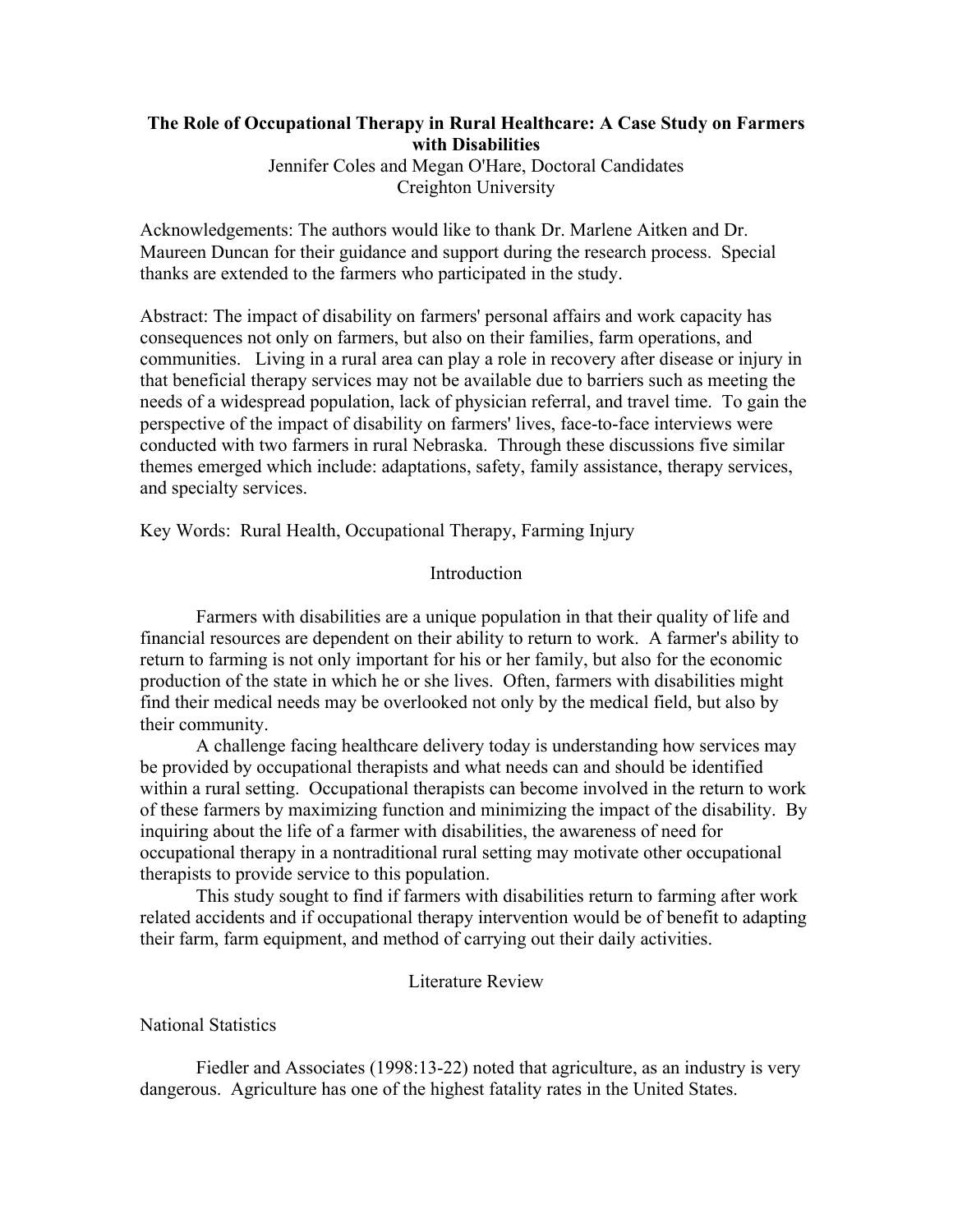Agricultural related accidents account for approximately 20.7 to 24 deaths per100,000 workers as compared to approximately four deaths per 100,000 workers in other United States industries. Margentino and Malinowski (2002) provided safety statistics which indicate that farm-related injuries happen most frequently between the hours of 10 a.m. and noon, and 3 p.m. and 5 p.m. These times appear to be periods when fatigue is most likely to occur, contributing to decreased concentration and greater risk of injury.

# Nebraska Statistics

Fiedler and Associates (1998:13-22) state that in Nebraska, within a ten-year period from 1987 to 1997, 245 total farm-related deaths were reported. Of this group of fatalities, 124 occurred in the age group of 55 years and older. The leading cause of death in these accidents occurred while working with tractors. Work with other types of farm machinery (combines, power take off (PTO) shaft, etc.) is the second leading cause of fatal injury in farmers. Farmers that are 55 years and older often experience age related changes that increase their chance of suffering a work-related injury. Vision changes such as a decrease in dark adaptation, color sensitivity and the size of the visual field are all factors that affect a person's ability to work safely. Hearing and slowing of afferent sensory impulses that delay motor response are also of great concern.

#### Possible Barriers to Receiving Service in a Rural Area

As evidenced by the above research, farm-related accidents and subsequently farmers with disabilities are a growing population in rural communities. Occupational therapy is one of the many services that are not met in a rural community. One of the biggest trials is how to meet the needs of such a widespread population. Rural communities are composed of small, spaced apart towns and wide-ranging farms. Larsen and Foley (1992:30-39) found that both occupational therapists and consumers meet barriers when it comes to transportation both to and from the clinic or home. Kent, Chandler and Barnes (2000:481-491) reported that most research about meeting rehabilitative needs has been done in urban areas where it has been found that accessibility to service and public transportation are not major issues. This type of research cannot be generalized to the needs of rural areas.

Another issue contributing to the lack of occupational therapy services for farmers with disabilities may be the perceived extent of injury. The individuals with greater disability usually require and have access to more organized services. It is possible that these individuals, along with the elderly, are more visible to service providers and have a better recognition of need. These potential clients therefore begin to rely on themselves and family members to solve day-to-day problems that they encounter because of their disability.

It may also be that physicians practicing in rural areas do not have the knowledge or resources to learn about occupational therapy and its services. Rural health care is primarily through general practitioners, and Kent, Chandler and Barnes (2000:481-491) found that these professionals did not have the time, training, or knowledge of how to refer their patients with disabilities to services such as occupational therapy.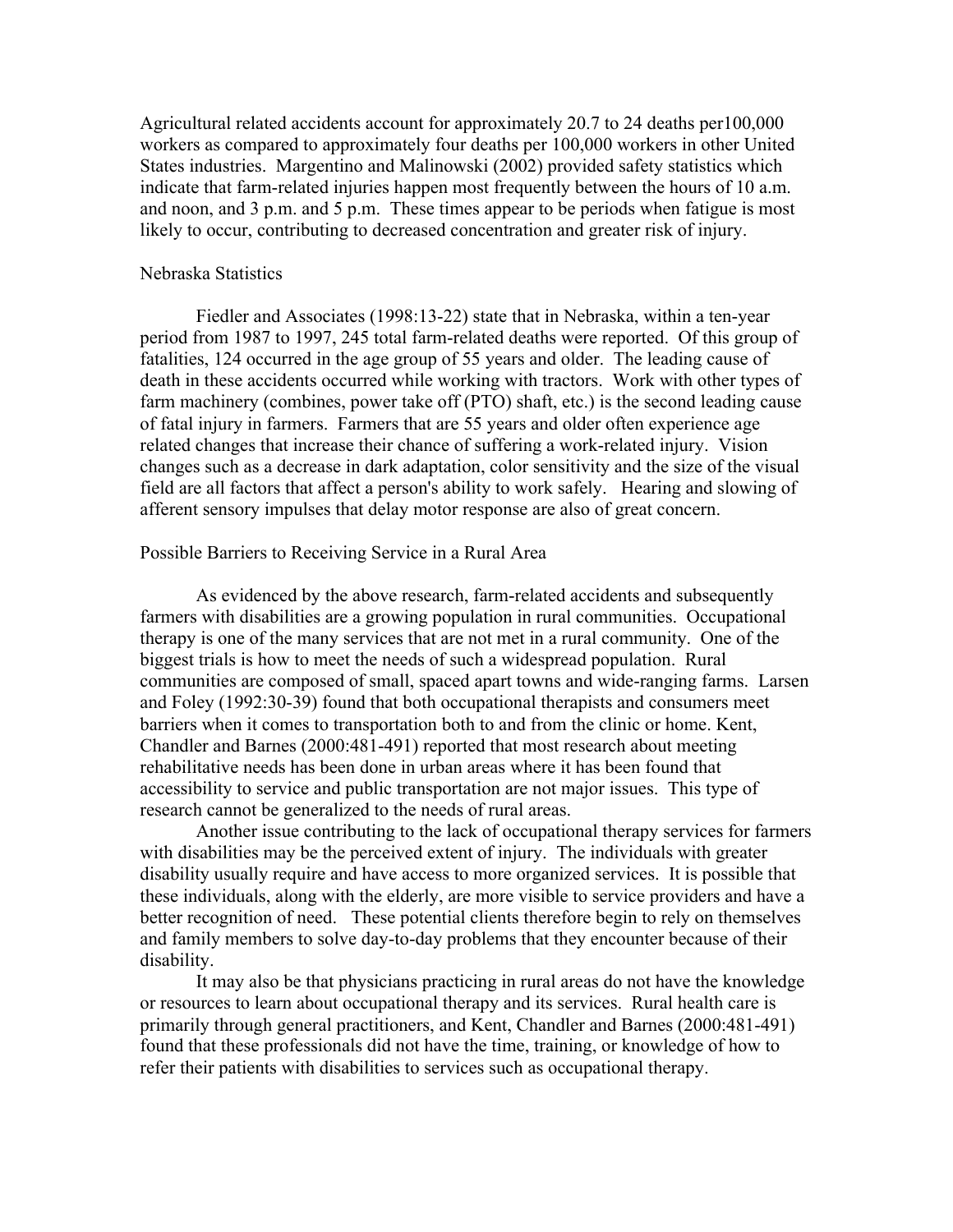For that reason, there are many areas of service with which occupational therapists can be associated in rural areas. However, meeting the needs of farmers with disabilities is an existing problem for the occupational therapy profession. An individual therapist may not see the appeal in spending more time traveling between fewer clients than they would have if working in an urban area. Solomon, Salvatori and Berry (2001:278-285) noted that recruitment and retention of therapists in rural communities also poses challenges. Therapists with families may look at the availability of spousal work. Therapists may also be influenced by the lack of management support available in a rural workplace, which Bent (1999:203-212) found to be a factor in a high turnover rate of staff. Kohler and Mayberry (1993:731-737) suggested that the lack of availability of continuing education and other support systems such as other therapists or access to current literature may also have an impact on the retention and/or recruitment of therapists in rural areas. Wills and Case-Smith (1996:370-379) found that many therapists in rural communities are required to take on the role of being a generalist in the field of occupational therapy. There is no way of determining which client or diagnosis requires assistance. Because of the extreme need for therapists in these regions, therapists may begin to feel overwhelmed in that they have to do it all. Realization that this goal is not possible by one or a few allows therapists to reduce stress levels and focus on a realistic mechanism to meet the demands of practice.

Russell, Clark and Barney (1996:72-78) suggested that the initial reluctance by therapists to enter a rural environment may be because of the limited opportunities available to them as students to experience a rural fieldwork setting. Millsteed (1997:95- 106) states that schools need to prepare students by encouraging work in these areas not only in fieldwork experience, but also for a career choice. The occupational therapy profession also has to recognize the need for education and training in rural areas. The profession needs to mandate changes within the education and preparation of therapists for practice and identify competencies and standards for rural practice.

In reviewing the literature, it was found that no published research exists that is similar to this research proposal. Therefore, it was determined that further study involving the lives of farmers with disabilities and their associations with occupational therapists during their rehabilitation phase was warranted.

# Design and Method

A qualitative research design was appropriate for this study due to the lack of research done specifically regarding individuals in rural areas. Existing research includes descriptions of rural healthcare designs, rural injuries, and rural mortality rates. This study will focus on the individual's perspective of his or her life and his or her ability to work with a disability.

A case study is "an exploration of a bounded system over time through detailed, in depth data collection involving multiple sources of information rich in context." (Cresswell, 1998:12) The context of the case requires the case to be studied within the natural setting that may be physical, social, historical, or economic. The purpose of focusing on a particular set of cases is due to their perceived uniqueness of issues.

Sample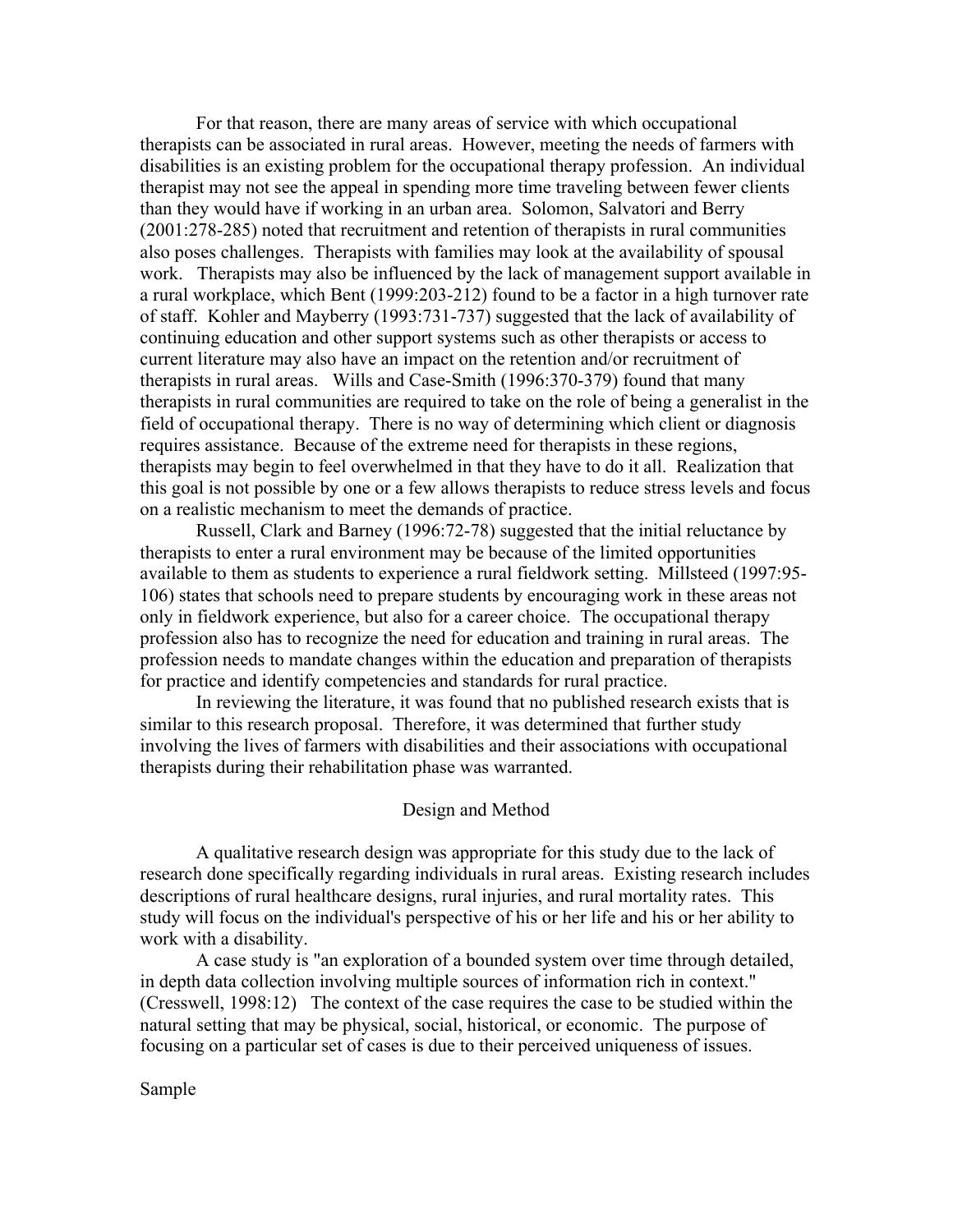In this study, examining the influence of disabilities on farmers, a case study was chosen as the method of inquiry. This case study focused on two farmers with disabilities. Through the case study the data collected provided a detailed picture of these farmers' lives and how disability has affected their lives. Time was spent describing and understanding the context of the case and the challenges faced by disability. Through the collection of data, an occupational therapy viewpoint was used to determine the need and effectiveness of occupational therapy within this unique rural population.

The sample population of farmers with disabilities was found through contacts with the AgrAbility Project of Nebraska (2002), wherein two members of this organization agreed to participate in the case study. The AgrAbility project assists people with disabilities employed in an agricultural setting. Data Collection and Analysis Data were collected through the use of face-to-face interviews and observation. To ensure accuracy during transcription and for the development of themes, interviews were audiotape recorded. These tapes were destroyed immediately after final transcription took place to guarantee confidentiality. Together, interviews and reflective notes were analyzed for categorization of occurring themes over the course of this study.

# Limitations

This study is not generalizable to a larger population, as only two farmers were interviewed. The results were also confounded due to the farmers being located in rural Nebraska. The researchers have not participated in qualitative research prior to this study.

# Discussion

#### Background Information: Farmer #1 Jon

Jon is a self-employed livestock and crop farmer in rural Nebraska who is in charge of the day-to-day operations of his farm. He is an active participant in his community, the AgrAbility Project of Nebraska, and a grassroots lobbyist for farmers with disabilities. Jon's disability history began when he was a child. He was born with a rare disease that caused his bones to grow too fast. At 16 months old he lost two fingers on his right hand due to amputation. As he aged, the bones in his left leg grew out of proportion with the rest of his body, requiring multiple surgeries to stop the growth. As a result of this disease, Jon's right upper extremity is longer than his left. At the age of 40, Jon suffered a right hemisphere stroke, leaving the left side of his body paralyzed. Jon stated that he did not have any signs or symptoms forewarning a stroke, and that it occurred in his sleep.

#### Background Information: Farmer #2 Cletus

Cletus and his wife owned their own milking production until 1985. After relocating to a new farmstead, he began to provide farming services for other local farmers. In September of 2000, Cletus was harvesting seed corn for his employer. While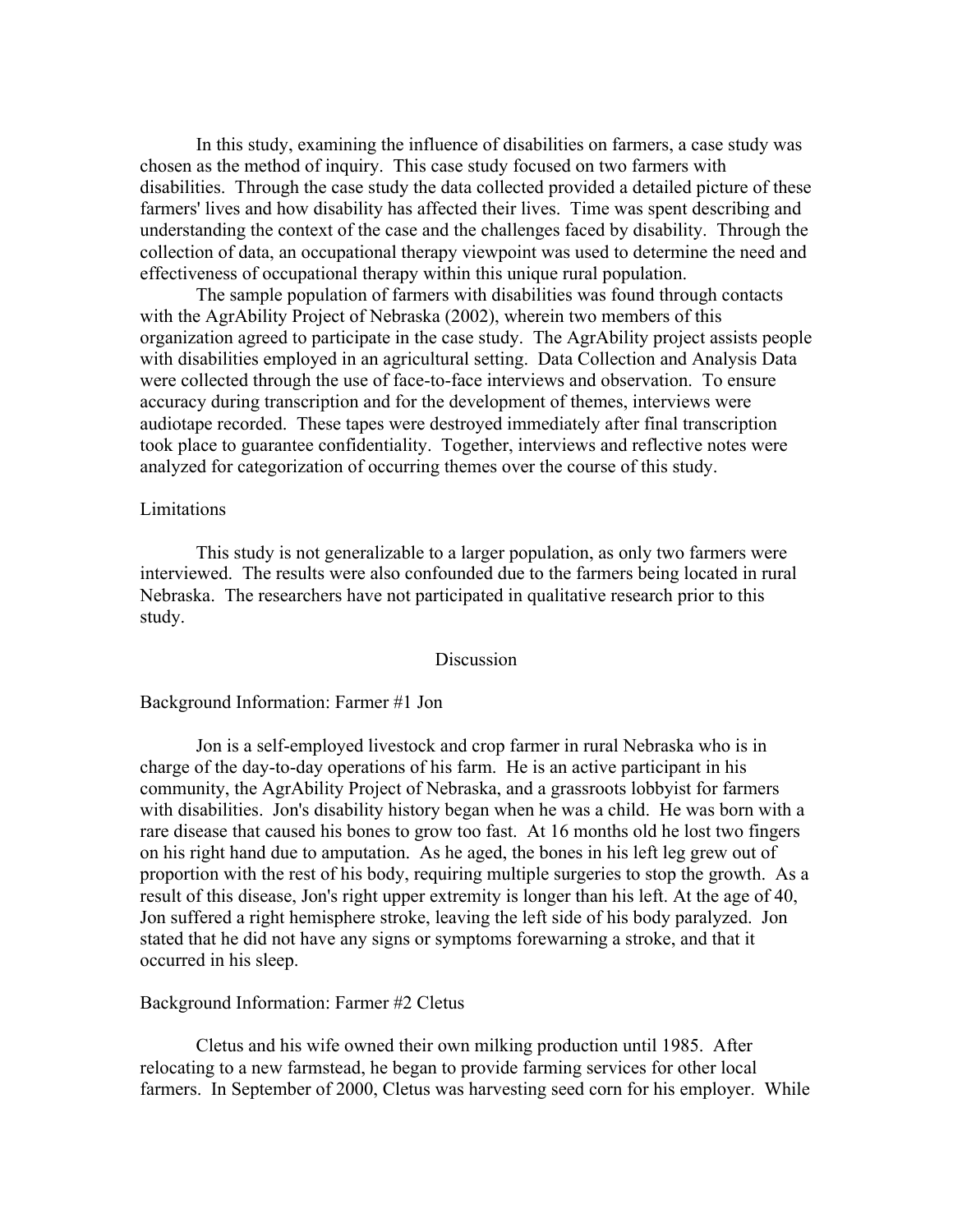repairing a bearing on an elevator of the corn picker, another crewmember started the machine, throwing Cletus about 15 feet to the ground. Subsequently, he broke a vertebra and was paralyzed from the waist down.

# Emerging Themes

Through analysis of the transcribed interviews, five themes emerged: adaptations, safety, family assistance, therapy services, and other services. The first theme, adaptations, emerged after learning about their types of disabilities. Both farmers had professional and homemade adaptations to their homes and farms. Professional assistance was most needed for major renovations, such as in the bathroom or kitchen. For both of the farmers, developing their own adaptive equipment for motor vehicles, farm equipment, tools, and furniture proved to be the beginning of a lifelong hobby. Cletus stressed the need for professionals in rural areas to be knowledgeable about adaptations to be done correctly the first time, as his bathroom was not adapted according to recommendations and guidelines. Jon suggested that farmers are a "unique kind," therefore professionals must be willing to collaborate with the farmer who knows the best way of achieving adaptations for tasks and equipment that they have been familiar with for years.

The second emerging theme from the interviews was safety. Both Jon and Cletus stressed the importance of using designed safety equipment as well as having someone nearby in case of an emergency. Cletus invested in a leather safety suit to use while welding in his shop. He purchased this after a fire nearly started from a spark that fell on his shoe. Due to his lack of sensation, he was not able to detect the warmth, but luckily his son saw the danger and quickly extinguished the spark. Jon realizes that due to his stroke, his reaction time to possible emergencies is lessened. Therefore, he appreciates that he must take his time and be more alert to his surroundings while driving.

The third theme, family assistance, demonstrates the power of family involvement during and after an injury. Both farmers highlighted the role that their families played both in the hospital and transitioning to home. Families were involved in medical discussions, therapy treatment, and community reintegration. Both the farmers and their families received services regarding emotional/mental health issues following their injuries.

The fourth theme, therapy services, emerged in discussions about acute, subacute, and rehabilitative stages of recovery. Both farmers identified therapy as a major challenge, but agreed that therapy services were necessary to function independently upon returning home. Due to workman's compensation, Cletus still receives out-patient therapy services, but must travel to the capitol city of Nebraska to receive services. Jon does not receive continuing services, but independently contacts occupational therapists regarding any hand splint issues that arise. Both farmers commented on their lack of understanding of how therapy progressed as it did. Often, the men felt as though their input and personal goals were not taken into consideration in therapy.

The fifth theme, other services, materialized following an interview question which asked what type of services the farmers would have liked to receive during their hospital stay or after their return home. Jon believes that the help one receives is only good if the person helping truly knows and understands the challenges and tasks that a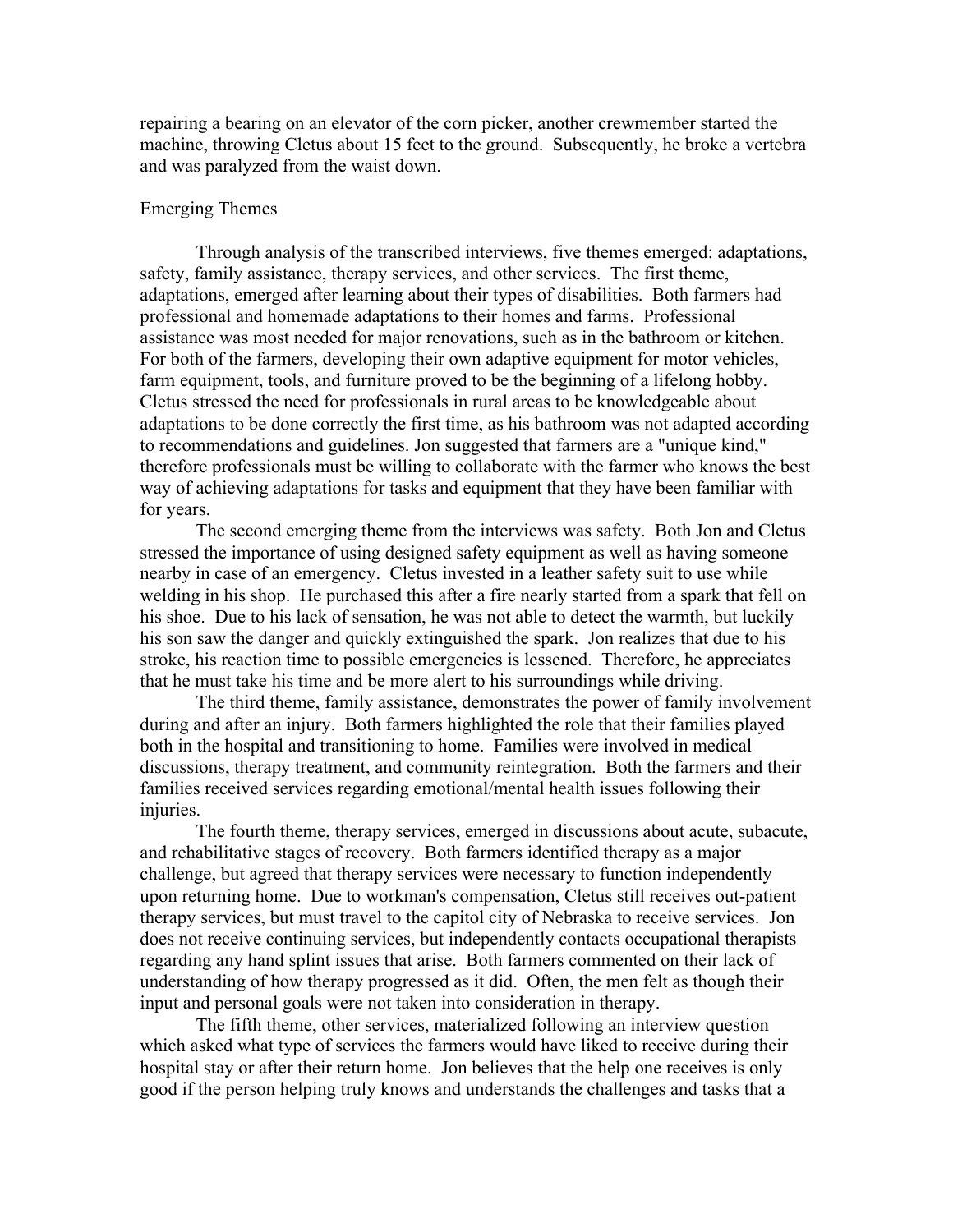farmer faces on a day-to-day basis. He shared that vocational rehabilitation professionals visited his farm, but were not able to provide him with information on how to adapt his daily chores and farm equipment needs. On the other hand, Cletus stated a need for help with legal issues. Many issues with insurance companies have complicated his financial situation and have caused major frustration.

In accordance to these five themes, occupational therapists can have a role among farmers with disabilities by taking their services to rural areas and applying their knowledge to adapting equipment, providing safety precautions, involving families, and seeking provisional services for farmers.

# Conclusion

Two occupational therapy student researchers using a qualitative methodology in the form of a case study completed this study. Questions were posed to two farmers with disabilities in rural Nebraska to gain a better understanding of how their lives are affected by injury. Throughout this study, five themes emerged that might help occupational therapy practitioners and other service providers understand the challenges faced by farmers with disabilities. These themes can provide information to professionals working in a rural area to understand the unique needs of farmers with disabilities. Keeping these themes in mind, professionals can then evaluate their services and adapt them to best suit farmers.

**JENNIFER COLES and MEGAN O'HARE** are recent graduates of Creighton University's Occupational Therapy Clinical Doctorate Program. Dr. Coles is currently an occupational therapist at Bryan LGH Medical Center and Dr. (O'Hare) Naber is an occupational therapist at Madonna Rehabilitation Hospital, both in Lincoln, Nebraska.

Correspondence regarding this manuscript should be sent to Dr. Marlene Aitken, Department of Occupational Therapy, 2500 California Plaza, Omaha, NE 68178, maitken@creighton.edu.

# References:

AgrAbility. Available at http://www.agrability.org. Accessed November 11, 2002.

- Bent A. Allied health in central Australia: challenges and rewards in remote area practice. Aust J of Physiotherapy. 1999; 45(3): 203-212.
- Creswell JW. Qualitative inquiry and research design: choosing among five traditions. Thousand Oaks, CA; Sage Publications, Inc; 1998.
- Fiedler D, Von Essen S, Morgan D, Grisso R, Mueller K, Eberle C. Causes of fatalities in older farmers vs. perception of risk. J Agromedicine. 1998; 5(3): 13-22.
- Kent RM, Chandler BJ, Barnes MP. An epidemiological survey of the health needs of disabled people in a rural community. Clin Rehabil. 2000; 14(5): 481-491.